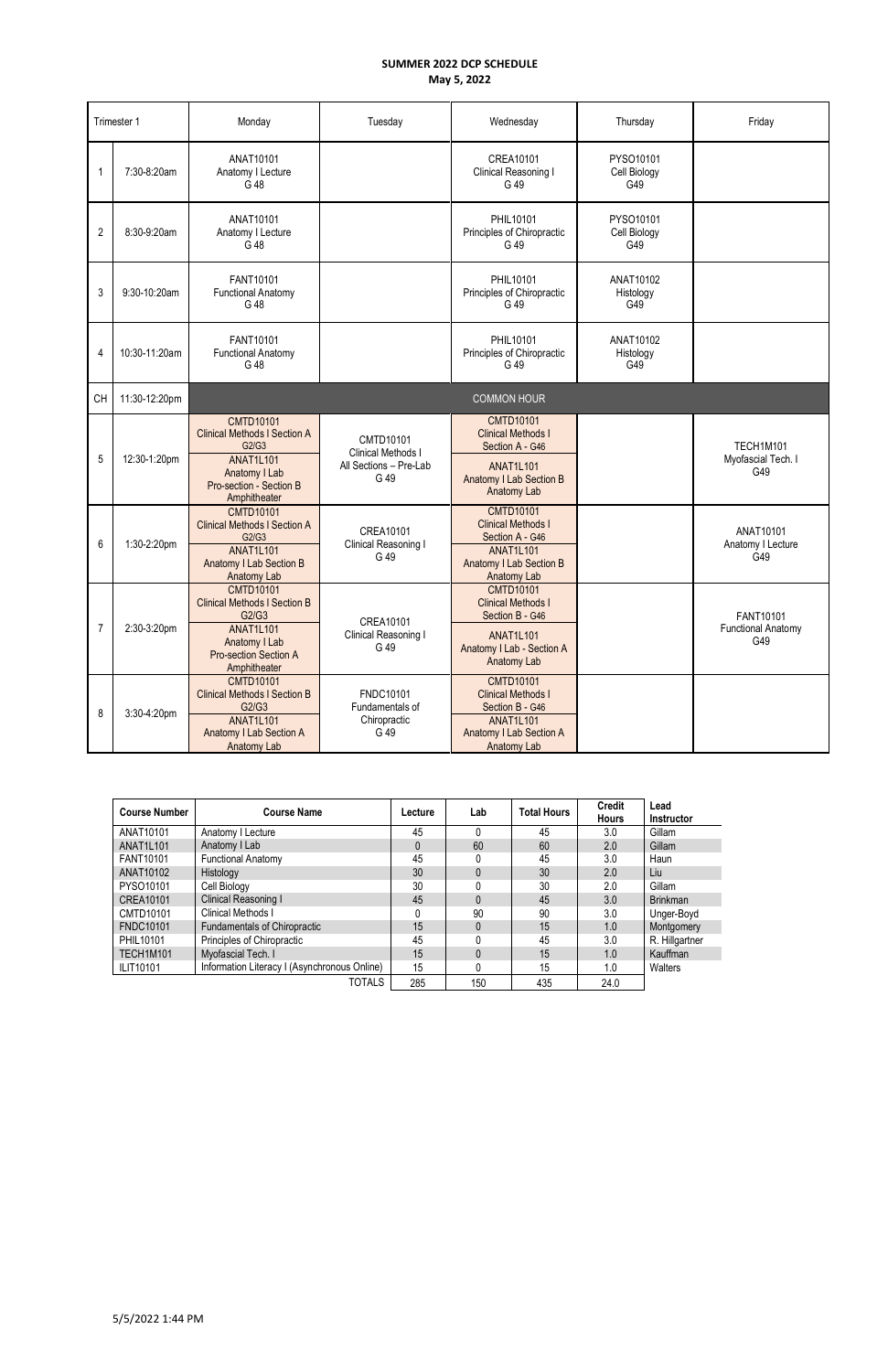|                | Trimester 2          | Monday                                                                   | Tuesday                                                            |     | Wednesday                                                                          |                     | Thursday                                                               | Friday                                                                             |
|----------------|----------------------|--------------------------------------------------------------------------|--------------------------------------------------------------------|-----|------------------------------------------------------------------------------------|---------------------|------------------------------------------------------------------------|------------------------------------------------------------------------------------|
|                | 7:30-8:20am          | ANAT10202<br>Anatomy II Lecture<br>142 B                                 | <b>NEUR10201</b><br>Neuroanatomy I Lab<br>Section A - Amphitheater |     | <b>NEUR10201</b><br>Neuroanatomy I Lab<br>Section B - Amphitheater                 |                     | CREA10202<br>Clinical Reasoning II<br>156 B                            | <b>BCHM10201</b><br><b>Biochemistry I</b><br>156 B                                 |
| $\overline{2}$ | 8:30-9:20am          | ANAT10202<br>Anatomy II Lecture<br>142 B                                 | <b>NEUR10201</b><br>Neuroanatomy I<br>156 B                        |     | <b>ANAT1L202</b><br>Anatomy II Lab<br><b>Pro-section Section B</b><br>Amphitheater |                     | CREA10202<br>Clinical Reasoning II<br>156 B                            | <b>ANAT1L202</b><br>Anatomy II Lab<br><b>Pro-section Section A</b><br>Amphitheater |
| 3              | 9:30-10:20am         | PYSO10202<br>Physiology I<br>142 B                                       | <b>NEUR10201</b><br>Neuroanatomy I<br>156 B                        |     | <b>ANAT1L202</b><br><b>Anatomy II Lab Section B</b><br>Anatomy Lab                 |                     | CMTD10202<br>Clinical Methods II<br>All Sections<br>Pre-Lab - 156 B    | <b>ANAT1L202</b><br>Anatomy II Lab Section A<br>Anatomy Lab                        |
| $\overline{4}$ | 10:30-11:20am        | PYSO10202<br>Physiology I<br>142 B                                       | <b>CREA10202</b><br>Clinical Reasoning II<br>156 B                 |     | <b>ANAT1L202</b><br><b>Anatomy II Lab Section B</b><br>Anatomy Lab                 |                     | MICR10201<br>Microbiology I<br>156 B                                   | <b>ANAT1L202</b><br><b>Anatomy II Lab Section A</b><br>Anatomy Lab                 |
| <b>CH</b>      | 11:30-12:20pm        |                                                                          |                                                                    |     | <b>COMMON HOUR</b>                                                                 |                     |                                                                        |                                                                                    |
| 5              | 12:30-1:20pm         | <b>TECH1D201</b><br><b>Diversified I Section A</b><br>Pre-Lab - S. Mabee | <b>MICR10201</b><br>Microbiology I                                 |     | PYSO10202<br>Physiology I                                                          |                     | <b>TECH1D201</b><br><b>Diversified I Section A</b><br>N. Mabee         |                                                                                    |
|                |                      | <b>CMTD10202</b><br><b>Clinical Methods II Section B</b><br>N. Mabee     | 142 B                                                              |     | G48                                                                                |                     | <b>CMTD10202</b><br><b>Clinical Methods II</b><br>Section B - S. Mabee |                                                                                    |
| 6              | 1:30-2:20pm          | TECH1D201<br>Diversified I Section A<br>S. Mabee                         | <b>MICR10201</b><br>Microbiology I                                 |     | PYSO10202<br>Physiology I                                                          |                     | <b>TECH1D201</b><br><b>Diversified I Section A</b><br>N. Mabee         |                                                                                    |
|                |                      | <b>CMTD10202</b><br><b>Clinical Methods II Section B</b><br>N. Mabee     | 142 B                                                              |     | G48                                                                                |                     | <b>CMTD10202</b><br><b>Clinical Methods II</b><br>Section B - S. Mabee |                                                                                    |
| $\overline{7}$ | 2:30-3:20pm          | <b>TECH1D201</b><br><b>Diversified I Section B</b><br>Pre-Lab - S. Mabee | <b>BCHM10201</b><br>Biochemistry I                                 |     | ANAT10202<br>Anatomy II Lecture                                                    |                     | <b>TECH1D201</b><br><b>Diversified I Section B</b><br>N. Mabee         |                                                                                    |
|                |                      | <b>CMTD10202</b><br><b>Clinical Methods II Section A</b><br>N. Mabee     | 142 B                                                              |     | G48                                                                                |                     | <b>CMTD10202</b><br><b>Clinical Methods II Section A</b><br>S. Mabee   |                                                                                    |
|                |                      | TECH1D201<br><b>Diversified I Section B</b><br>S. Mabee                  | <b>BCHM10201</b>                                                   |     | <b>NEUR10201</b>                                                                   |                     | TECH1D201<br><b>Diversified I Section B</b><br>N. Mabee                |                                                                                    |
| 8              | 3:30-4:20pm          | <b>CMTD10202</b><br><b>Clinical Methods II Section A</b><br>N. Mabee     | Biochemistry I<br>142 B                                            |     | Neuroanatomy I<br>G48                                                              |                     | <b>CMTD10202</b><br><b>Clinical Methods II Section A</b><br>S. Mabee   |                                                                                    |
|                | <b>Course Number</b> | <b>Course Name</b>                                                       | Lecture                                                            | Lab | <b>Total Hours</b>                                                                 | <b>Credit Hours</b> | Lead Instructor                                                        |                                                                                    |

| <b>Course Number</b> | <b>Course Name</b>         | Lecture      | Lab | i otal Hours | <b>Credit Hours</b> | <b>Lead Instructor</b> |
|----------------------|----------------------------|--------------|-----|--------------|---------------------|------------------------|
| ANAT10202            | Anatomy II Lecture         | 45           | 0   | 45           | 3.0                 | Liu                    |
| ANAT1L202            | Anatomy II Lab             | $\mathbf{0}$ | 45  | 45           | 1.5                 | <b>Treveer</b>         |
| <b>BCHM10201</b>     | Biochemistry I             | 45           |     | 45           | 3.0                 | Gutweiler              |
| PYSO10202            | Physiology I               | 60           | 0   | 60           | 4.0                 | Karim                  |
| MICR10201            | Microbiology I             | 45           |     | 45           | 3.0                 | Price-Bourisaw         |
| <b>NEUR10201</b>     | Neuroanatomy I             | 45           | 15  | 60           | 3.5                 | Koesterer              |
| CREA10202            | Clinical Reasoning II      | 45           | 0   | 45           | 3.0                 | Bozark                 |
| CMTD10202            | <b>Clinical Methods II</b> | $\Omega$     | 90  | 90           | 3.0                 | Wibbenmeyer            |
| TECH1D201            | Diversified I              | 15           | 45  | 60           | 2.5                 | Ridgeway               |
|                      | <b>TOTALS</b>              | 300          | 195 | 495          | 26.5                |                        |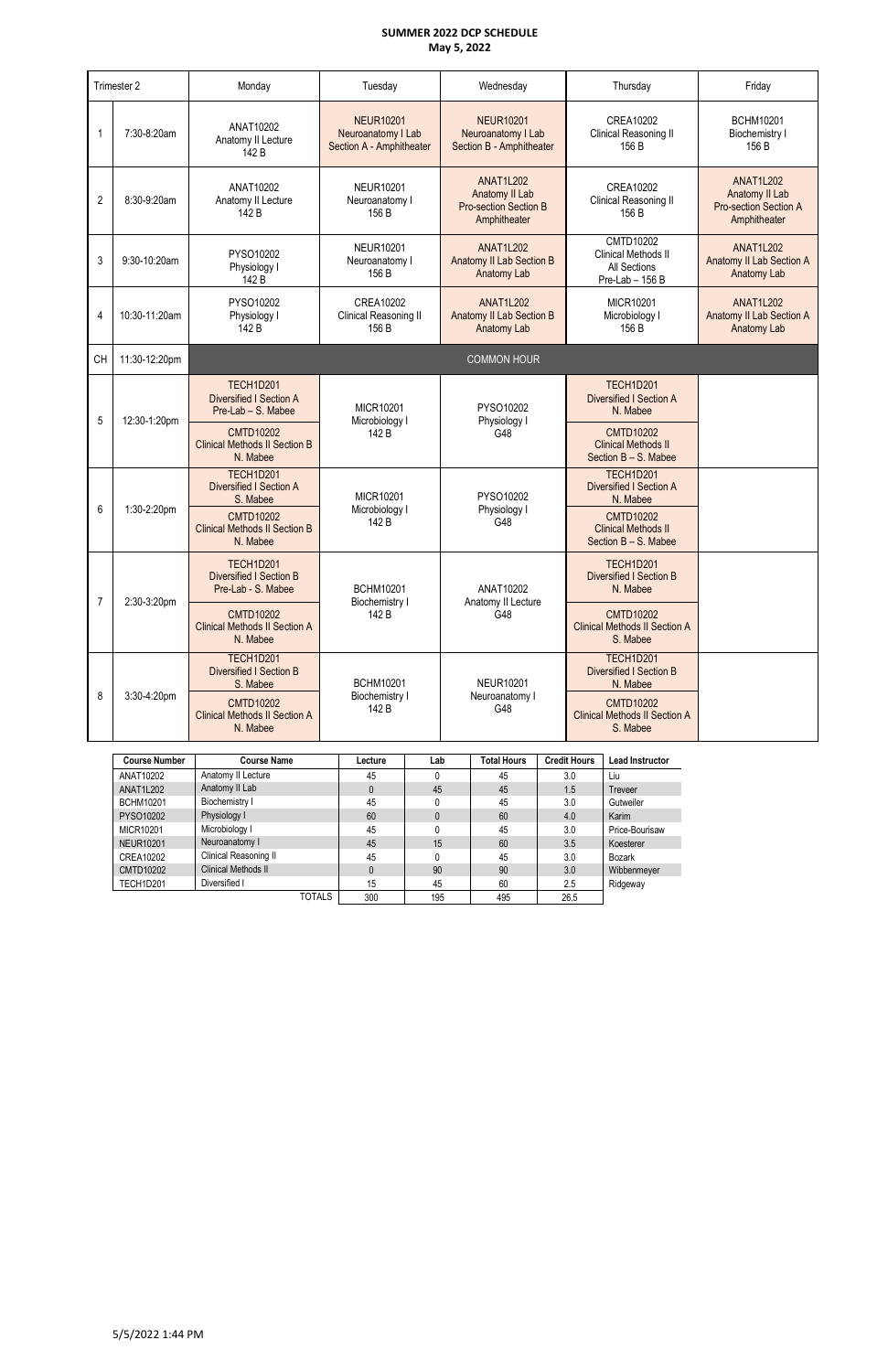|                | Trimester 3                   | Monday                                                                                                                                                                                                                         | Tuesday                                                                                                                                                                                                                       | Wednesday                                                         | Thursday                                                                                                                                                                                                               | Friday                                                                                                                                                                                                                                                                            |
|----------------|-------------------------------|--------------------------------------------------------------------------------------------------------------------------------------------------------------------------------------------------------------------------------|-------------------------------------------------------------------------------------------------------------------------------------------------------------------------------------------------------------------------------|-------------------------------------------------------------------|------------------------------------------------------------------------------------------------------------------------------------------------------------------------------------------------------------------------|-----------------------------------------------------------------------------------------------------------------------------------------------------------------------------------------------------------------------------------------------------------------------------------|
|                | 7:30-8:20am                   | <b>ANAT1L303</b><br>Anatomy III Lab Pro-Section<br>Section C - Amphitheater<br><b>CMTD10303</b><br><b>Clinical Methods III</b><br>Section D- G2/G3<br>TECH1D302                                                                | PYSO10303<br>Physiology II<br>156A                                                                                                                                                                                            | MICR10302<br>Microbiology II<br>142B                              | <b>ANAT1L303</b><br>Anatomy III Lab<br><b>Pro-section Section D</b><br>Amphitheater<br><b>CMTD10303</b><br><b>Clinical Methods III</b><br>Section A- G2/G3<br>TECH1D302                                                | <b>CMTD10303</b><br><b>Clinical Methods III</b><br>Section A - G2/G3<br>TECH1D302                                                                                                                                                                                                 |
| $\overline{2}$ | 8:30-9:20am                   | Diversified II Lab<br>Section B - N. Mabee<br><b>ANAT1L303</b><br>Anatomy III Lab<br>Section C - Anatomy Lab<br><b>CMTD10303</b><br><b>Clinical Methods III</b><br>Section D - G2/G3<br><b>TECH1D302</b><br>Diversified II Lab | PYSO10303<br>Physiology II<br>156A                                                                                                                                                                                            | MICR10302<br>Microbiology II<br>142B                              | Diversified II Lab<br>Section C - N. Mabee<br><b>ANAT1L303</b><br>Anatomy III Lab<br>Section D - Anatomy Lab<br><b>CMTD10303</b><br><b>Clinical Methods III</b><br>Section A- G2/G3<br>TECH1D302<br>Diversified II Lab | <b>Diversified II Lab</b><br>Section B - S. Mabee<br><b>CMTD10303</b><br><b>Clinical Methods III</b><br>Section A - G2/G3<br>TECH1D302<br>Diversified II Lab                                                                                                                      |
| 3              | 9:30-10:20am                  | Section B - N. Mabee<br><b>ANAT1L303</b><br>Anatomy III Lab<br>Section C - Anatomy Lab<br><b>CMTD10303</b><br><b>Clinical Methods III</b><br>Section B - G2/G3<br>TECH1D302<br>Diversified II Lab<br>Section A - N. Mabee      | ANAT10303<br>Anatomy III Lecture<br>156A                                                                                                                                                                                      | PATH10301<br>Pathology I<br>142A                                  | Section C - N. Mabee<br><b>ANAT1L303</b><br>Anatomy III Lab<br>Section D- Anatomy Lab                                                                                                                                  | Section B - S. Mabee<br><b>CMTD10303</b><br><b>Clinical Methods III</b><br>Sect. B - G2/G3<br><b>CMTD10303</b><br><b>Clinical Methods III</b><br>Sect. C - G46<br><b>TECH1D302</b><br>Diversified II Lab<br>Sect A S. Mabee<br>TECH1D302<br>Diversified II Lab<br>Sect D N. Mabee |
| 4              | 10:30-11:20am                 | <b>CMTD10303</b><br><b>Clinical Methods III</b><br>Section B - G2/G3<br><b>TECH1D302</b><br><b>Diversified II Lab</b><br>Section A - N. Mabee                                                                                  | PATH10301<br>Pathology I<br>142B                                                                                                                                                                                              | PATH10301<br>Pathology I<br>142A                                  | <b>NEUR10302</b><br>Neuroanatomy II<br>142A                                                                                                                                                                            | <b>CMTD10303</b><br><b>Clinical Methods III</b><br>Sect B - G2/G3<br><b>CMTD10303</b><br><b>Clinical Methods III</b><br>Sect C-G46<br>TECH1D302<br><b>Diversified II Lab</b><br>Sect. A S. Mabee<br>TECH1D302<br>Diversified II Lab                                               |
|                |                               |                                                                                                                                                                                                                                |                                                                                                                                                                                                                               |                                                                   |                                                                                                                                                                                                                        |                                                                                                                                                                                                                                                                                   |
|                |                               |                                                                                                                                                                                                                                |                                                                                                                                                                                                                               |                                                                   |                                                                                                                                                                                                                        | Sect. D N. Mabee                                                                                                                                                                                                                                                                  |
| CH<br>5        | 11:30-12:20pm<br>12:30-1:20pm | ANAT10303<br>Anatomy III Lecture<br>142B                                                                                                                                                                                       | PATH10301<br>Pathology I<br>156B                                                                                                                                                                                              | <b>COMMON HOUR</b><br><b>NEUR10302</b><br>Neuroanatomy II<br>156B | PYSO10303<br>Physiology II<br>142B                                                                                                                                                                                     | <b>ANAT1L303</b><br>Anatomy III Lab Pro-<br>Section Section B -<br>Amphitheater<br><b>CMTD10303</b><br><b>Clinical Methods III</b><br>Section D - G2/G3<br>TECH1D302<br>Diversified II Lab                                                                                        |
| 6              | 1:30-2:20pm                   | ANAT10303<br>Anatomy III Lecture<br>142B                                                                                                                                                                                       | CREA10303<br>Clinical Reasoning III<br>156B                                                                                                                                                                                   | <b>NEUR10302</b><br>Neuroanatomy II<br>156B                       | PYSO10303<br>Physiology II<br>142B                                                                                                                                                                                     | Section C - N. Mabee<br><b>ANAT1L303</b><br>Anatomy III Lab<br>Section B - Anatomy Lab<br><b>CMTD10303</b><br><b>Clinical Methods III</b><br>Section D - G2/G3<br>TECH1D302<br>Diversified II Lab                                                                                 |
| $\overline{7}$ | 2:30-3:20pm                   | MICR10302<br>Microbiology II<br>142B                                                                                                                                                                                           | <b>ANAT1L303</b><br>Anatomy III Lab<br><b>Pro-section Section A</b><br>Amphitheater<br><b>CMTD10303</b><br><b>Clinical Methods III</b><br>Section C - G2/G3<br>TECH1D302<br><b>Diversified II Lab</b><br>Section D - N. Mabee | CREA10303<br>Clinical Reasoning III<br>156B                       | <b>BCHM10302</b><br><b>Biochemistry II</b><br>142B                                                                                                                                                                     | Section C - N. Mabee<br><b>ANAT1L303</b><br>Anatomy III Lab<br>Section B - Anatomy Lab                                                                                                                                                                                            |
| 8              | 3:30-4:20pm                   | MICR10302<br>Microbiology II<br>142B<br><b>BCHM10302</b>                                                                                                                                                                       | <b>ANAT1L303</b><br>Anatomy III Lab<br>Section A - Anatomy Lab<br><b>CMTD10303</b><br><b>Clinical Methods III</b><br>Section C - G2/G3<br>TECH1D302<br>Diversified II Lab<br>Section D - N Mabee<br><b>ANAT1L303</b>          | CREA10303<br>Clinical Reasoning III<br>156B<br><b>BCHM10302</b>   | <b>BCHM10302</b><br><b>Biochemistry II</b><br>142B                                                                                                                                                                     |                                                                                                                                                                                                                                                                                   |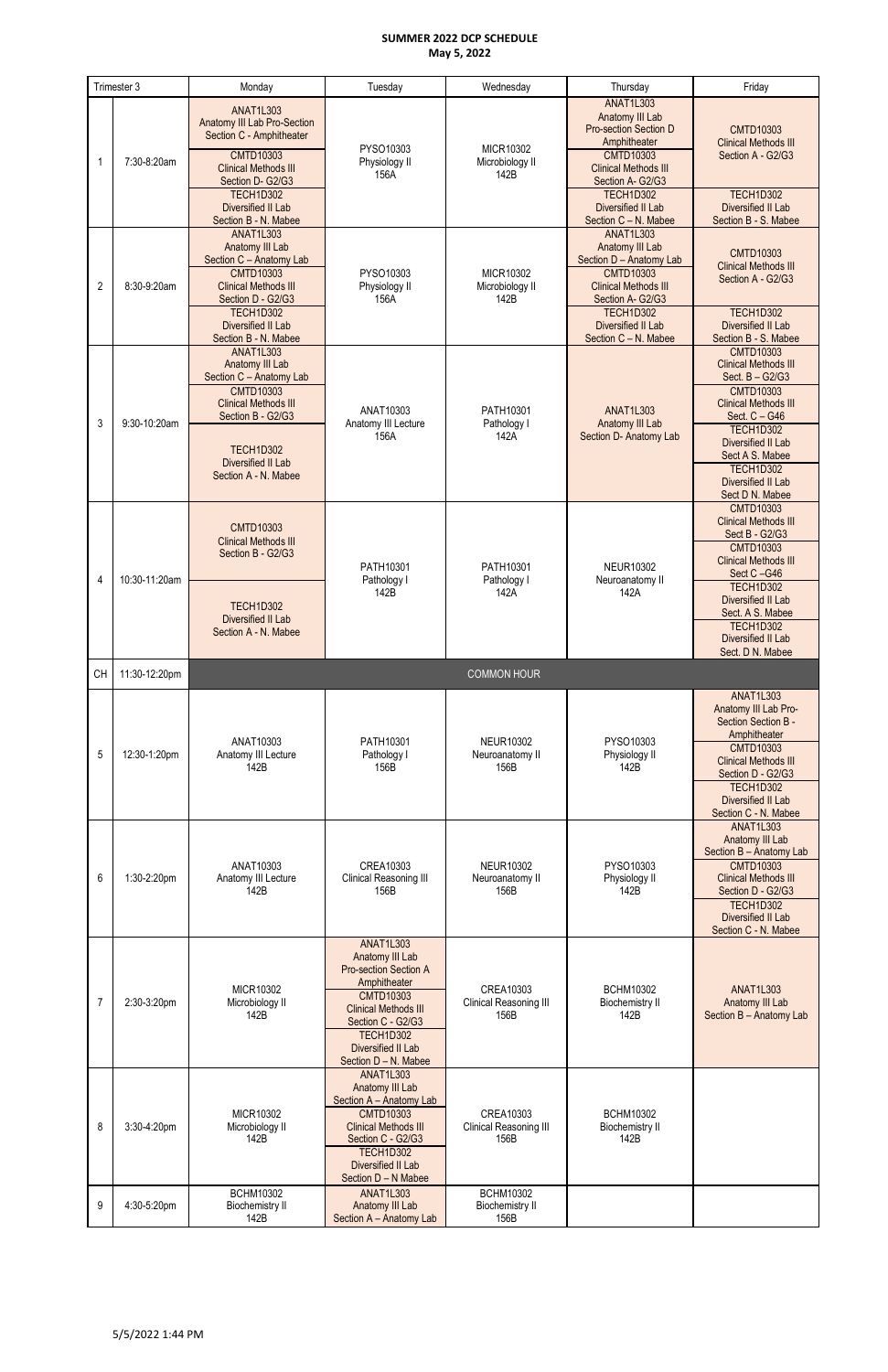| <b>Course Number</b> | <b>Course Name</b>     | Lecture | Lab | <b>Total Hours</b> | <b>Credit</b><br><b>Hours</b> | <b>Lead Instructor</b> |
|----------------------|------------------------|---------|-----|--------------------|-------------------------------|------------------------|
| ANAT10303            | Anatomy III Lecture    | 45      |     | 45                 | 3.0                           | Gao                    |
| ANAT1L303            | Anatomy III Lab        | 0       | 45  | 45                 | 1.5                           | Gao                    |
| <b>NEUR10302</b>     | Neuroanatomy II        | 45      | 0   | 45                 | 3.0                           | Koesterer              |
| PATH10301            | Pathology I            | 60      | 0   | 60                 | 4.0                           | Gao                    |
| PYSO10303            | Physiology II          | 45      |     | 60                 | 4.0                           | Karim                  |
| MICR10302            | Microbiology II        | 60      | 0   | 60                 | 4.0                           | Price-Bourisaw         |
| <b>BCHM10302</b>     | Biochemistry II        | 60      |     | 60                 | 4.0                           | Gutweiler              |
| CREA10303            | Clinical Reasoning III | 45      | 0   | 45                 | 3.0                           | Murray                 |
| CMTD10303            | Clinical Methods III   |         | 60  | 60                 | 2.0                           | Underkofler            |
| TECH1D302            | Diversified II         |         | 60  | 60                 | 2.0                           | Filson                 |
|                      | <b>TOTALS</b>          | 405     | 165 | 570                | 30.5                          |                        |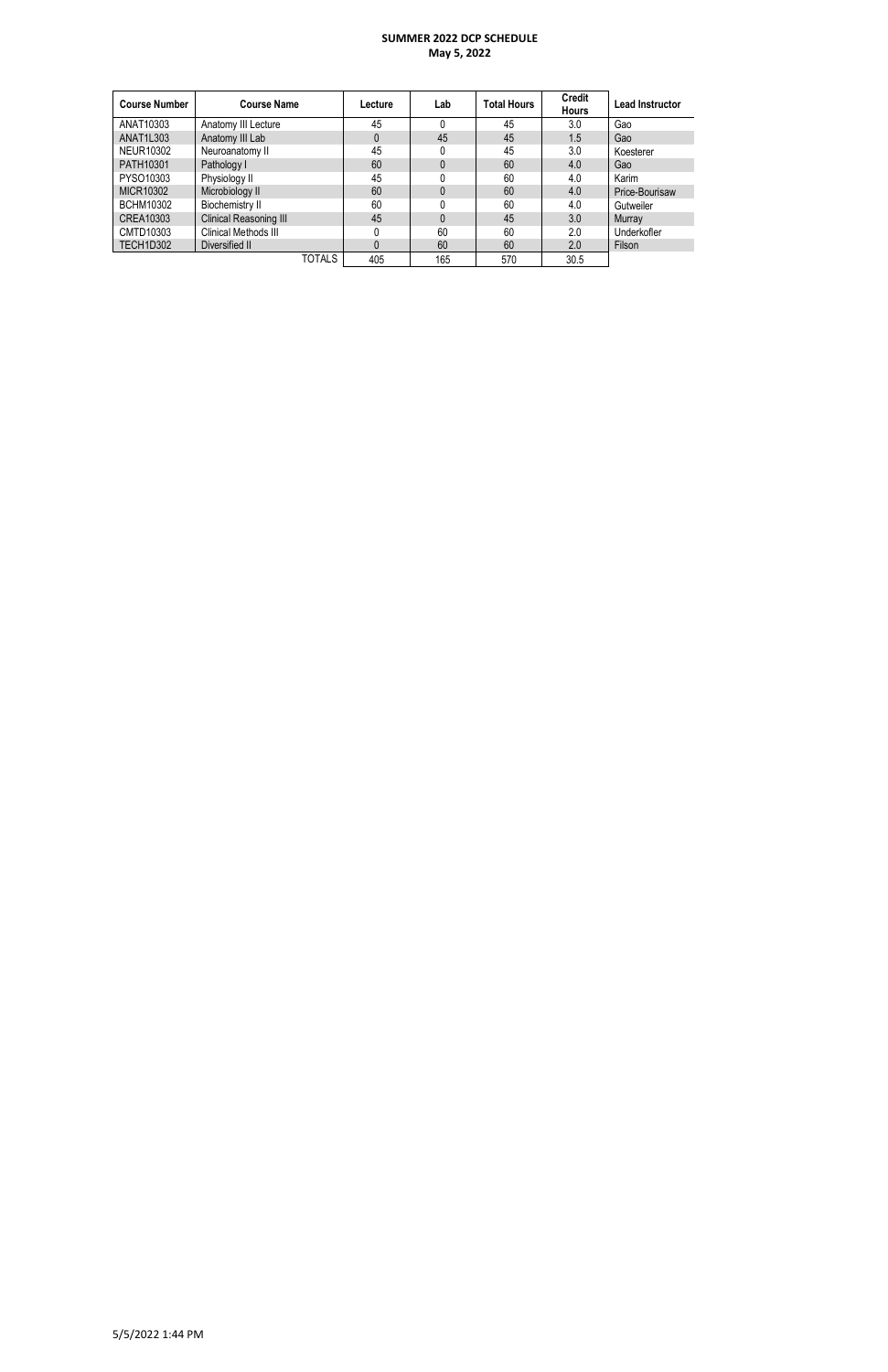|                | Trimester 4   | Monday                                                     | Tuesday                                                                   | Wednesday                                                           | Thursday                                                              | Friday                                          |  |
|----------------|---------------|------------------------------------------------------------|---------------------------------------------------------------------------|---------------------------------------------------------------------|-----------------------------------------------------------------------|-------------------------------------------------|--|
| 1              | 7:30-8:20am   | PYSO20404<br>Physiology III                                | <b>TECH2A401</b><br>Activator I Lecture                                   | TECH2D403<br>Diversified III Section A<br>N. Mabee                  | <b>CMTD20404</b><br><b>Clinical Methods IV</b><br>Section A - Annex 1 | TECH2M402<br>Myofascial Technique II            |  |
|                |               | 156 A                                                      | 142A                                                                      | <b>TECH2A401</b><br><b>Activator I Section B</b><br>Annex 2         | TECH2D403<br>Diversified III<br>Section B - G46                       | Lecture<br>142A                                 |  |
| $\overline{2}$ | 8:30-9:20am   | PYSO20404<br>Physiology III                                | TECH2B401<br>Logan Basic I                                                | TECH2D403<br>Diversified III Section A<br>N. Mabee                  | TECH2M402<br>Myofascial II Section B                                  | PATH20402<br>Pathology II                       |  |
|                |               | 156 A                                                      | 142A                                                                      | TECH2A401<br><b>Activator I Section B</b><br>Annex 2                | Annex 1                                                               | 142A                                            |  |
| 3              | 9:30-10:20am  | <b>NEUR20403</b><br><b>NMS Disorders</b>                   | <b>TECH2B401</b><br>Logan Basic I                                         | TECH2D403<br><b>Diversified III Section B</b><br>N. Mabee           | TECH2M402<br>Myofascial II Section A                                  | PATH20402<br>Pathology II                       |  |
|                |               | 156 A                                                      | 142A                                                                      | TECH2A401<br><b>Activator I Section A</b><br>Annex 2                | Annex 1                                                               | 142A                                            |  |
|                |               | <b>NEUR20403</b>                                           | PATH20402                                                                 | TECH2D403<br><b>Diversified III Section B</b><br>N. Mabee           | <b>CMTD20404</b><br><b>Clinical Methods IV</b><br>Section B - Annex 1 | <b>NUTR20401</b><br>Fundamentals of Nutrition I |  |
| 4              | 10:30-11:20am | <b>NMS Disorders</b><br>156 A                              | Pathology II<br>156A                                                      | <b>TECH2A401</b><br><b>Activator I Section A</b><br>Annex 2         | TECH2D403<br>Diversified III<br>Section A - G46                       | 156A                                            |  |
| CH             | 11:30-12:20pm |                                                            |                                                                           | <b>COMMON HOUR</b>                                                  |                                                                       |                                                 |  |
| 5              | 12:30-1:20pm  | DIMG20401<br>Foundations of<br>Diagnostic Imaging<br>142 A | PYSO20404<br>Physiology III<br>156A                                       | <b>CMTD20404</b><br><b>Clinical Methods IV</b><br>Section A - G2/G3 |                                                                       |                                                 |  |
| 6              | 1:30-2:20pm   | DIMG20401<br>Foundations of<br>Diagnostic Imaging<br>142 A | PYSO20404<br>Physiology III<br>156A                                       | <b>CMTD20404</b><br><b>Clinical Methods IV</b><br>Section A - G2/G3 |                                                                       |                                                 |  |
| $\overline{7}$ | 2:30-3:20pm   | DIMG20402<br>Diagnostic Imaging II<br>142 A                | <b>NEUR20403</b><br><b>NMS Disorders</b><br>156A                          | <b>CMTD20404</b><br><b>Clinical Methods IV</b><br>Section B - G2/G3 |                                                                       |                                                 |  |
| 8              | 3:30-4:20pm   | DIMG20402<br>Diagnostic Imaging II<br>142 A                | <b>CMTD20404</b><br>Clinical Methods IV<br>All Sections<br>Pre-Lab - 156A | <b>CMTD20404</b><br><b>Clinical Methods IV</b><br>Section B - G2/G3 |                                                                       |                                                 |  |

| <b>Course Number</b> | <b>Course Name</b>                                     | Lecture      | Lab          | <b>Total Hours</b> | <b>Credit Hours</b> | <b>Lead Instructor</b> |
|----------------------|--------------------------------------------------------|--------------|--------------|--------------------|---------------------|------------------------|
| PYSO20404            | Physiology III                                         | 60           | 0            | 60                 | 4.0                 | Karim                  |
| PATH20402            | Pathology II                                           | 45           | $\mathbf{0}$ | 45                 | 3.0                 | Liu                    |
| <b>NUTR20401</b>     | Fundamentals of Nutrition I (online and on-<br>ground) | 45           | 0            | 45                 | 3.0                 | Holzinger              |
| <b>CMTD20404</b>     | <b>Clinical Methods IV</b>                             | $\mathbf{0}$ | 75           | 75                 | 2.5                 | Wibbenmeyer            |
| NEUR20403            | <b>NMS Disorders</b>                                   | 45           | 0            | 45                 | 3.0                 | <b>Bozark</b>          |
| ILIT20402            | Information Literacy II (Asynchronous Online)          | 30           | $\mathbf{0}$ | 30 <sup>°</sup>    | 2.0                 | Cerf                   |
| TECH2D403            | Diversified III                                        |              | 45           | 45                 | 1.5                 | Wittmer                |
| TECH2A401            | Activator I                                            | 15           | 30           | 45                 | 2.0                 | Snyder                 |
| TECH2M402            | Myofascial Technique II                                | 15           | 15           | 30                 | 1.5                 | Sudkamp                |
| TECH2B401            | Logan Basic I                                          | 30           | $\mathbf{0}$ | 30                 | 2.0                 | Snyder                 |
| DIMG20401            | Foundations of Diagnostic Imaging                      | 30           | 0            | 30                 | 2.0                 | Burtle                 |
| <b>DIMG20402</b>     | Diagnostic Imaging II                                  | 30           | $\mathbf{0}$ | 30                 | 2.0                 | Haun                   |
|                      | <b>TOTALS</b>                                          | 345          | 165          | 510                | 28.5                |                        |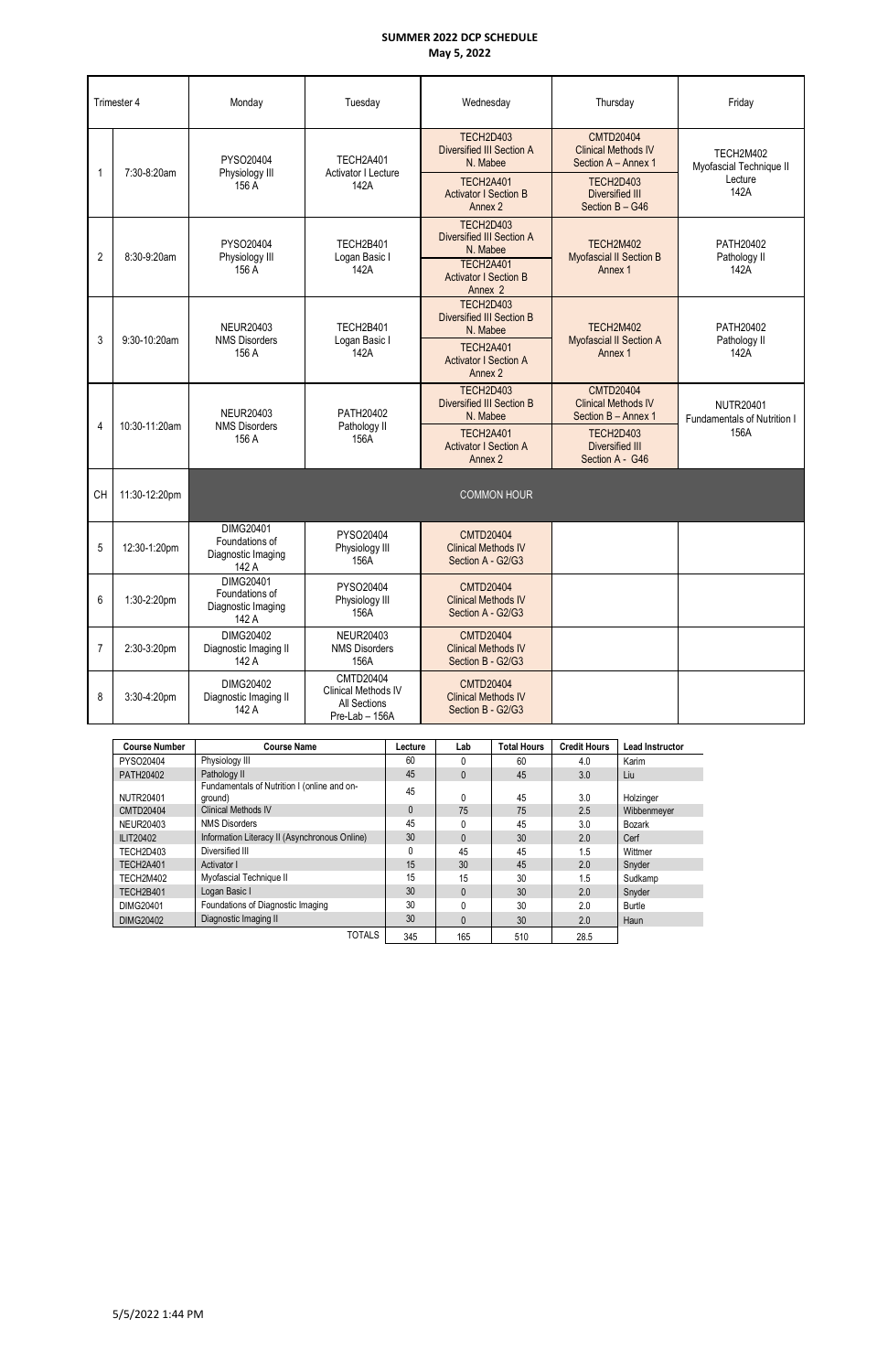|                | Trimester 5   | Monday                                           | Tuesday                                                                                                                             | Wednesday                                                        | Thursday                                                         | Friday                                                                      |
|----------------|---------------|--------------------------------------------------|-------------------------------------------------------------------------------------------------------------------------------------|------------------------------------------------------------------|------------------------------------------------------------------|-----------------------------------------------------------------------------|
| 1              | 7:30-8:20am   | <b>IDIS20501</b><br>Internal Disorders I<br>G134 | <b>CMTD20505</b><br><b>Clinical Methods V</b><br>Section B - Annex 1                                                                | DIMG20503<br>Diagnostic Imaging III<br>G48                       | TECH2D504<br><b>Diversified IV Section B</b><br>S. Mabee         | DIMG20503<br>Diagnostic Imaging III<br>G 134                                |
| $\overline{2}$ | 8:30-9:20am   | <b>IDIS20501</b><br>Internal Disorders I<br>G134 | TECH2D504<br><b>Diversified IV Section A</b><br>N. Mabee<br><b>CMTD20505</b><br><b>Clinical Methods V</b><br>Section B - Annex 1    | DIMG20503<br>Diagnostic Imaging III<br>G48                       | TECH2D504<br><b>Diversified IV Section B</b><br>S. Mabee         | DIMG20503<br>Diagnostic Imaging III<br>G134                                 |
| 3              | 9:30-10:20am  | PHDX20502<br>Physical Diagnosis. ID I<br>G134    | TECH2D504<br><b>Diversified IV Section B</b><br>N. Mabee<br><b>CMTD20505</b><br><b>Clinical Methods V</b><br>Section A - G46        | <b>PRHE20501</b><br>Physical Rehabilitation I<br>Lecture<br>G134 | TECH2D504<br>Diversified IV Section A<br>S. Mabee                | TECH2D504<br>Diversified IV<br>G134                                         |
| 4              | 10:30-11:20am | PHDX20502<br>Physical Diagnosis. ID I<br>G134    | <b>CMTD20505</b><br><b>Clinical Methods V</b><br>Section A - G46                                                                    | <b>EENT20501</b><br><b>EENT</b><br>G48                           | TECH2D504<br>Diversified IV Section A<br>S. Mabee                | <b>PRHE20501</b><br><b>Physical Rehabilitation I</b><br>Section A - Annex 1 |
| <b>CH</b>      | 11:30-12:20pm |                                                  |                                                                                                                                     | <b>COMMON HOUR</b>                                               |                                                                  |                                                                             |
| 5              | 12:30-1:20pm  | LADX20501<br>Laboratory Diagnosis<br>G48         | <b>TECH2B502</b><br>Logan Basic II Section A<br>S. Mabee                                                                            | PHIL20502<br>Principals of Chiropractic II<br>G49                | <b>CMTD20505</b><br><b>Clinical Methods V</b><br>Section B - G46 | <b>PRHE20501</b><br><b>Physical Rehabilitation I</b><br>Section B - Annex 1 |
| 6              | 1:30-2:20pm   | LADX20501<br>Laboratory Diagnosis<br>G48         | <b>TECH2B502</b><br>Logan Basic II Section A<br>S. Mabee<br><b>TECH2A502</b><br><b>Activator II Section B</b><br>Annex 2            | <b>PHIL20502</b><br>Principals of Chiropractic II<br>G49         | <b>CMTD20505</b><br><b>Clinical Methods V</b><br>Section B - G46 | <b>CMTD20505</b><br><b>Clinical Methods V</b><br>Section A - G46            |
| $\overline{7}$ | 2:30-3:20pm   | <b>EENT20501</b><br><b>EENT</b><br>G48           | <b>TECH2B502</b><br>Logan Basic II Section B<br>S. Mabee<br><b>TECH2A502</b><br><b>Activator II Section A</b><br>Annex <sub>2</sub> | <b>IDIS20501</b><br>Internal Disorders I<br>G49                  | <b>TECH2C501</b><br>Correlative Technique I<br>G49               | <b>CMTD20505</b><br><b>Clinical Methods V</b><br>Section A - G46            |
| 8              | 3:30-4:20pm   | TECH2B502<br>Logan Basic II Lecture<br>G48       | <b>TECH2B502</b><br><b>Logan Basic II Section B</b><br>S. Mabee                                                                     | <b>IDIS20501</b><br><b>Internal Disorders I</b><br>G49           | <b>TECH2C501</b><br>Correlative Technique I<br>G49               |                                                                             |

| <b>Course Number</b> | <b>Course Name</b>            | Lecture  | Lab | Total<br><b>Hours</b> | <b>Credit</b><br><b>Hours</b> | <b>Lead Instructor</b> |
|----------------------|-------------------------------|----------|-----|-----------------------|-------------------------------|------------------------|
| <b>IDIS20501</b>     | Internal Disorders I          | 60       |     | 60                    | 4.0                           | <b>DeGeer</b>          |
| LADX20501            | Laboratory Diagnosis          | 30       |     | 30                    | 2.0                           | Holzinger              |
| <b>EENT20501</b>     | EENT                          | 30       |     | 30                    | 2.0                           | Holzinger              |
| PHDX20502            | Physical Diagnosis. ID I      | 30       |     | 30                    | 2.0                           | Cerf                   |
| CMTD20505            | Clinical Methods V            | 0        | 60  | 60                    | 2.0                           | Grossenheider          |
| DIMG20503            | Diagnostic Imaging III        | 60       |     | 60                    | 4.0                           | Battaglia              |
| <b>PRHE20501</b>     | Physical Rehabilitation I     | 15       | 15  | 30                    | 1.5                           | Sudkamp                |
| <b>PHIL20502</b>     | Principles of Chiropractic II | 30       |     | 30                    | 2.0                           | Elliott                |
| TECH2D504            | Diversified IV                | 15       | 45  | 60                    | 2.5                           | Miller                 |
| <b>TECH2A502</b>     | Activator II                  | $\Omega$ | 15  | 15                    | 0.5                           | <b>Burtle</b>          |
| <b>TECH2C501</b>     | Correlative Technique I       | 30       |     | 30                    | 1.5                           | Grossenheider          |
| TECH2B502            | Logan Basic II                | 15       | 30  | 45                    | 2.0                           | Elliott                |

| TOTALS<br>300 | 180 | 480 | 26.0 |
|---------------|-----|-----|------|
|---------------|-----|-----|------|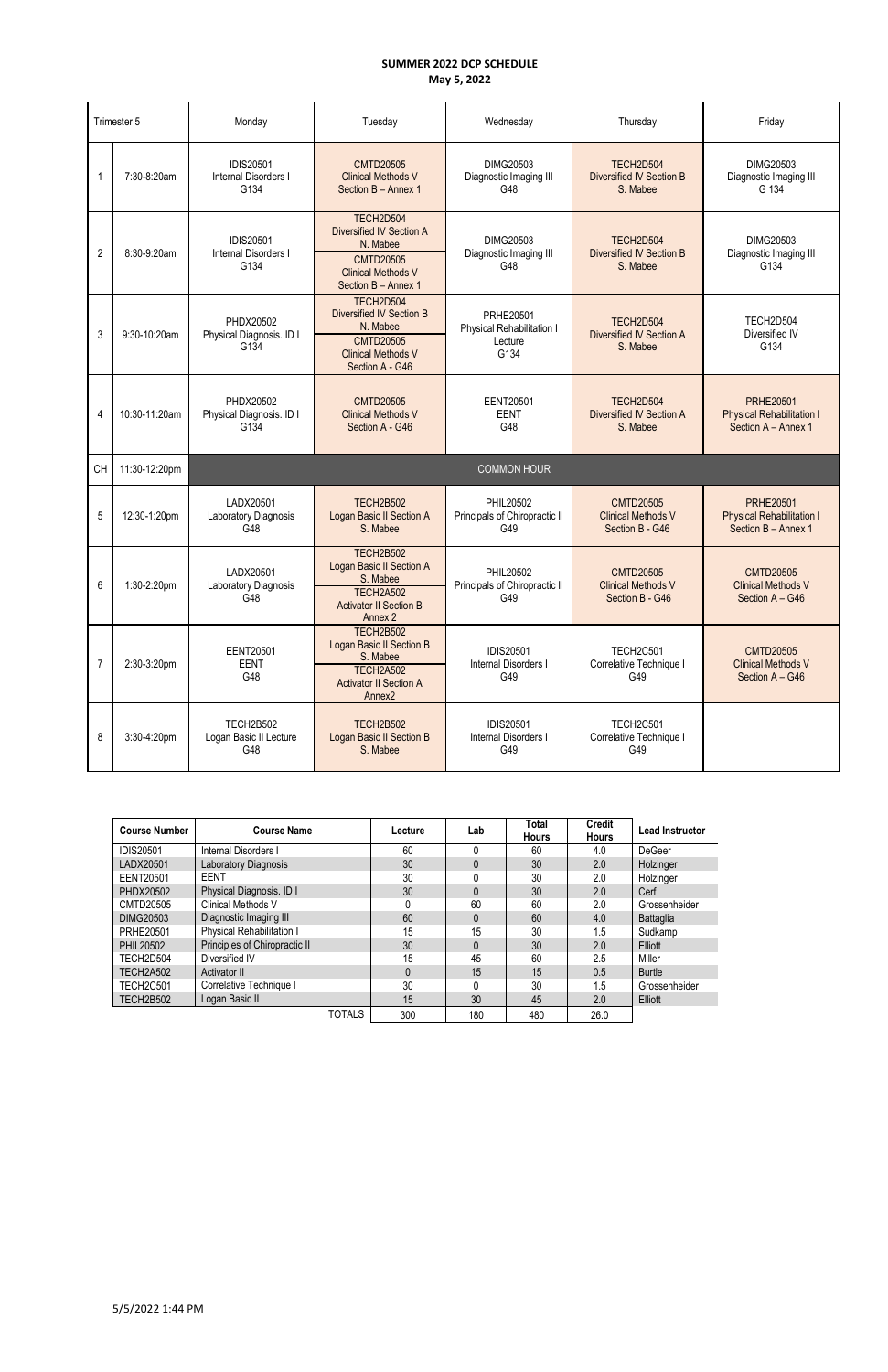|                | Trimester 6   | Monday                          | Tuesday                              | Wednesday                          | Thursday                           | Friday                   |
|----------------|---------------|---------------------------------|--------------------------------------|------------------------------------|------------------------------------|--------------------------|
|                |               | <b>TECH2C602</b>                | <b>PRHE20603</b>                     |                                    |                                    |                          |
|                |               | <b>Correlative Technique II</b> | <b>Modalities Section A</b>          |                                    |                                    |                          |
|                |               |                                 |                                      |                                    |                                    |                          |
|                |               | Section A - S. Mabee            | ACC/Biofreeze                        |                                    |                                    |                          |
|                |               | <b>CMTD20606</b>                | <b>TECH2C602</b>                     |                                    |                                    |                          |
|                |               | <b>Clinical Methods VI</b>      | <b>Correlative Technique II</b>      | <b>DIMG20604</b>                   | <b>DIMG20604</b>                   |                          |
|                |               | Section D - Annex 2             | Section D - S. Mabee                 |                                    |                                    |                          |
| -1             | 7:30-8:20am   | <b>CMTD20606</b>                | <b>RADP20601</b>                     | Diagnostic Imaging IV              | Diagnostic Imaging IV              | <b>Optional Elective</b> |
|                |               | <b>Clinical Methods VI</b>      | <b>Radiographic Positioning</b>      | 156B                               | 142B                               |                          |
|                |               | Section B- Annex 1              |                                      |                                    |                                    |                          |
|                |               |                                 | Section B - SB8                      |                                    |                                    |                          |
|                |               | <b>TECH2B603</b>                | <b>CMTD20606</b>                     |                                    |                                    |                          |
|                |               | Logan Basic III Section C       | <b>Clinical Methods VI</b>           |                                    |                                    |                          |
|                |               | G46                             | Section C - G2/G3                    |                                    |                                    |                          |
|                |               | <b>TECH2C602</b>                | <b>PRHE20603</b>                     |                                    |                                    |                          |
|                |               | <b>Correlative Technique II</b> | <b>Modalities Section B</b>          |                                    |                                    |                          |
|                |               | Section A - S. Mabee            | ACC/Biofreeze                        |                                    |                                    |                          |
|                |               |                                 |                                      |                                    |                                    |                          |
|                |               | <b>CMTD20606</b>                | TECH2C602                            |                                    |                                    |                          |
|                |               | <b>Clinical Methods VI</b>      | <b>Correlative Technique II</b>      | <b>IDIS20602</b>                   | <b>DIMG20604</b>                   |                          |
| $\overline{2}$ | 8:30-9:20am   | Section D - Annex 2             | Section D - S. Mabee                 | Internal Disorders II              | Diagnostic Imaging IV              | <b>Optional Elective</b> |
|                |               | <b>CMTD20606</b>                | <b>RADP20601</b>                     | 156B                               | 142B                               |                          |
|                |               | <b>Clinical Methods VI</b>      | Radiographic Positioning             |                                    |                                    |                          |
|                |               | Section B - Annex 1             | Section A - SB8                      |                                    |                                    |                          |
|                |               | <b>TECH2B603</b>                | <b>CMTD20606</b>                     |                                    |                                    |                          |
|                |               | Logan Basic III Section C       | <b>Clinical Methods VI</b>           |                                    |                                    |                          |
|                |               | G46                             |                                      |                                    |                                    |                          |
|                |               |                                 | Section C - G2/G3                    |                                    |                                    |                          |
|                |               | <b>TECH2C602</b>                | <b>TECH2B603</b>                     |                                    |                                    |                          |
|                |               | <b>Correlative Technique II</b> | Logan Basic III Section A            |                                    |                                    |                          |
|                |               | Section B - S. Mabee            | S. Mabee                             |                                    |                                    |                          |
|                |               | <b>CMTD20606</b>                | <b>PRHE20603</b>                     |                                    |                                    |                          |
|                |               | <b>Clinical Methods VI</b>      | <b>Modalities Section D</b>          |                                    |                                    |                          |
|                |               | Section C- Annex 1              | <b>ACC/Biofreeze</b>                 | <b>IDIS20602</b>                   | <b>BUSI20603</b>                   |                          |
| 3              | 9:30-10:20am  | <b>CMTD20606</b>                | <b>CMTD20606</b>                     | Internal Disorders II              | <b>Billing &amp; Documentation</b> | <b>Optional Elective</b> |
|                |               |                                 |                                      | 156B                               | 142B                               |                          |
|                |               | <b>Clinical Methods VI</b>      | <b>Clinical Methods VI Section B</b> |                                    |                                    |                          |
|                |               | Section A-Annex 2               | G2/G3                                |                                    |                                    |                          |
|                |               | TECH2B603                       | <b>RADP20601</b>                     |                                    |                                    |                          |
|                |               | Logan Basic III Section D       | <b>Radiographic Positioning</b>      |                                    |                                    |                          |
|                |               | G46                             | Section C - SB8                      |                                    |                                    |                          |
|                |               | <b>TECH2C602</b>                | <b>TECH2B603</b>                     |                                    |                                    |                          |
|                |               | <b>Correlative Technique II</b> |                                      |                                    |                                    |                          |
|                |               |                                 | Logan Basic III Section A            |                                    |                                    |                          |
|                |               | Section B - S. Mabee            | S. Mabee                             |                                    |                                    |                          |
|                |               | <b>CMTD20606</b>                | <b>PRHE20603</b>                     |                                    |                                    |                          |
|                |               | <b>Clinical Methods VI</b>      | <b>Modalities Section C</b>          |                                    |                                    |                          |
|                |               | Section C - Annex 1             | <b>ACC/Biofreeze</b>                 | <b>BUSI20603</b>                   | <b>BUSI20603</b>                   |                          |
|                |               | <b>CMTD20606</b>                | <b>CMTD20606</b>                     |                                    |                                    |                          |
| 4              | 10:30-11:20am | <b>Clinical Methods VI</b>      | <b>Clinical Methods VI Section B</b> | <b>Billing &amp; Documentation</b> | <b>Billing &amp; Documentation</b> | <b>Optional Elective</b> |
|                |               | Section A - Annex 2             | G2/G3                                | 156B                               | 142B                               |                          |
|                |               |                                 |                                      |                                    |                                    |                          |
|                |               | <b>TECH2B603</b>                | <b>PRHE20602</b>                     |                                    |                                    |                          |
|                |               |                                 |                                      |                                    |                                    |                          |
|                |               |                                 |                                      |                                    |                                    |                          |
|                |               | Logan Basic III Section D       | <b>Physical Rehabilitation II</b>    |                                    |                                    |                          |
|                |               | G46                             | Section D - Annex 1                  |                                    |                                    |                          |
|                |               |                                 |                                      |                                    |                                    |                          |
| <b>CH</b>      | 11:30-12:20pm |                                 |                                      | <b>COMMON HOUR</b>                 |                                    |                          |
|                |               |                                 |                                      |                                    |                                    |                          |
|                |               |                                 | <b>TECH2B603</b>                     |                                    |                                    |                          |
|                |               |                                 | <b>Logan Basic III Section B</b>     |                                    |                                    |                          |
|                |               |                                 | N. Mabee                             |                                    |                                    |                          |
|                |               |                                 | <b>TECH2C602</b>                     |                                    |                                    |                          |
|                |               |                                 |                                      |                                    |                                    |                          |
|                |               | <b>JURI20601</b>                | Correlative Technique II             | PHDX20603                          | <b>IDIS20602</b>                   |                          |
| 5              | 12:30-1:20pm  | Jurisprudence                   | Section C - G46                      | Physical Diagnosis ID II           | Internal Disorders II              | <b>Optional Elective</b> |
|                |               | 156B                            | <b>CMTD20606</b>                     | 142B                               | 156B                               |                          |
|                |               |                                 | <b>Clinical Methods VI Section A</b> |                                    |                                    |                          |
|                |               |                                 | G2/G3                                |                                    |                                    |                          |
|                |               |                                 | <b>RADP20601</b>                     |                                    |                                    |                          |
|                |               |                                 | <b>Radiographic Positioning</b>      |                                    |                                    |                          |
|                |               |                                 | Section D - SB8                      |                                    |                                    |                          |
|                |               |                                 | <b>TECH2B603</b>                     |                                    |                                    |                          |
|                |               |                                 | Logan Basic III Section B            |                                    |                                    |                          |
|                |               |                                 | N. Mabee                             |                                    |                                    |                          |
|                |               | PRHE20603                       | <b>TECH2C602</b>                     | PHDX20603                          | <b>IDIS20602</b>                   |                          |
| 6              |               |                                 |                                      |                                    |                                    |                          |
|                | 1:30-2:20pm   | Modalities Lecture              | <b>Correlative Technique II</b>      | Physical Diagnosis ID II           | Internal Disorders II              | <b>Optional Elective</b> |
|                |               | 156B                            | Section C - G46                      | 142B                               | 156B                               |                          |
|                |               |                                 | <b>CMTD20606</b>                     |                                    |                                    |                          |
|                |               |                                 | <b>Clinical Methods VI Section A</b> |                                    |                                    |                          |
|                |               |                                 | G2/G3                                |                                    |                                    |                          |
|                |               |                                 | <b>PRHE20602</b>                     |                                    |                                    |                          |
|                |               |                                 | <b>Physical Rehabilitation II</b>    |                                    |                                    |                          |
|                |               | TECH2B603                       | Section A - Annex1                   | PHIL20603                          | <b>TECH2C602</b>                   |                          |
| 7              | 2:30-3:20pm   | Logan Basic III Lecture         |                                      | Principles of Chiropractic III     | Correlative Technique II           | <b>Optional Elective</b> |
|                |               | 156B                            | <b>CMTD20606</b>                     | 142B                               | Lecture - 156B                     |                          |
|                |               |                                 | <b>Clinical Methods VI Section D</b> |                                    |                                    |                          |
|                |               |                                 | G46                                  |                                    |                                    |                          |
|                |               |                                 | <b>PRHE20602</b>                     |                                    |                                    |                          |
|                |               | RADP20601                       | <b>Physical Rehabilitation II</b>    |                                    |                                    |                          |
|                |               | Radiographic Positioning        | Section B - Annex1                   | PHIL20603                          |                                    |                          |
| 8              | 3:30-4:20pm   | Lecture                         | <b>CMTD20606</b>                     | Principles of Chiropractic III     |                                    | <b>Optional Elective</b> |
|                |               | 156B                            | <b>Clinical Methods VI Section D</b> | 142B                               |                                    |                          |
|                |               |                                 | G46                                  |                                    |                                    |                          |
|                |               |                                 |                                      |                                    |                                    |                          |
|                |               |                                 | <b>PRHE20602</b>                     |                                    |                                    |                          |
| 9              | 4:30-5:20pm   |                                 | <b>Physical Rehabilitation II</b>    | <b>Optional Elective</b>           | <b>Optional Elective</b>           |                          |
|                |               |                                 | Section C - Annex 1                  |                                    |                                    |                          |
|                |               |                                 |                                      |                                    |                                    |                          |
| 10             | 5:30-6:20pm   |                                 |                                      |                                    | <b>Optional Elective</b>           |                          |
| 11             | 6:30-7:30pm   |                                 |                                      |                                    | <b>Optional Elective</b>           |                          |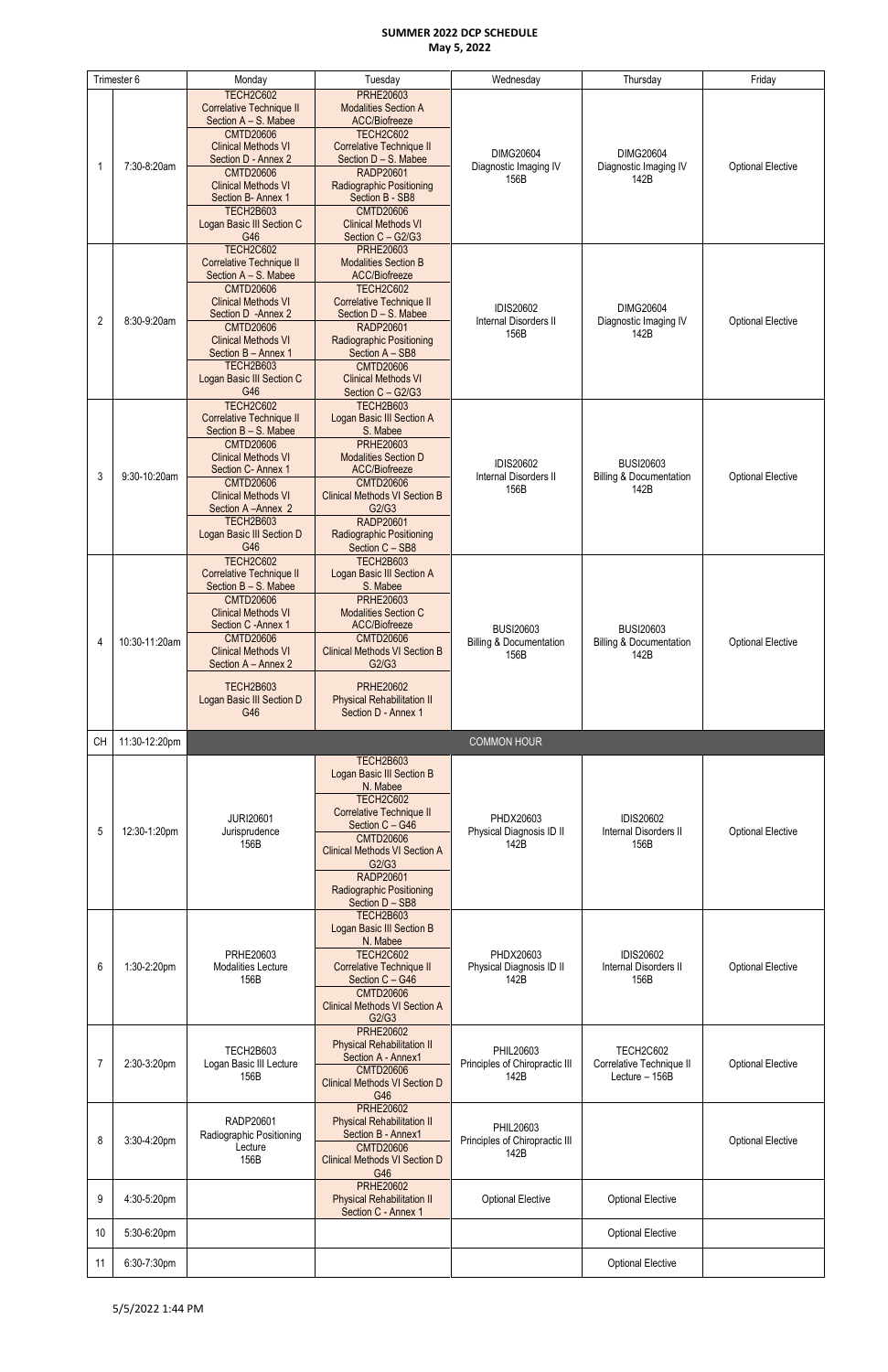| <b>Course Number</b>                        | <b>Course Name</b>                                  | Lecture | Lab             | Total<br><b>Hours</b> | <b>Credit</b><br><b>Hours</b> | Lead Instructor(s)        |
|---------------------------------------------|-----------------------------------------------------|---------|-----------------|-----------------------|-------------------------------|---------------------------|
| <b>IDIS20602</b>                            | Internal Disorders II                               | 60      | 0               | 60                    | 4.0                           | <b>DeGeer</b>             |
| PHDX20603                                   | Physical Diagnosis ID II                            | 30      | 0               | 30                    | 2.0                           | Holzinger                 |
| <b>NUTR20602</b>                            | Nutrition II (Asynchronous Online)                  | 45      | 0               | 45                    | 3.0                           | Seaman                    |
| RADP20601                                   | Radiographic Positioning                            | 15      | 15              | 30                    | 1.5                           | <b>Burtle</b>             |
| DIMG20604                                   | Diagnostic Imaging IV                               | 45      |                 | 45                    | 3.0                           | Kuhn                      |
| TECH2B603                                   | Logan Basic III                                     | 15      | 30 <sup>2</sup> | 45                    | 2.0                           | Montgomery                |
| <b>TECH2C602</b>                            | Correlative Technique II                            | 15      | 30              | 45                    | 2.0                           | Wittmer                   |
| CMTD20606                                   | Clinical Methods VI                                 | 0       | 60              | 60                    | 2.0                           | Engelson                  |
| PRHE20603                                   | <b>Modalities</b>                                   | 15      | 15              | 30                    | 1.5                           | Underkofler               |
| PRHE20602                                   | <b>Physical Rehabilitation II</b>                   | 15      | 0               | 15                    | 0.5                           | Sudkamp                   |
| <b>JURI20601</b>                            | Jurisprudence                                       | 15      | 0               | 15                    | 1.0                           | <b>Brinkman</b>           |
| <b>BUSI20601</b>                            | Applied Healthcare Statistics (Asynchronous online) |         | 0               | 45                    | 3.0                           | <b>Smardon</b>            |
| BUSI20603                                   | <b>Billing &amp; Documentation</b>                  |         |                 | 45                    | 3.0                           | <b>Brinkman</b>           |
| Principles of Chiropractic III<br>PHIL20603 |                                                     | 30      | $\Omega$        | 30                    | 2.0                           | Elliott                   |
| <b>Optional Electives</b>                   | <b>Elective Courses</b>                             |         |                 |                       |                               | <b>Multiple Electives</b> |
|                                             | TOTALS                                              | 390     | 150             | 540<br>$\ddot{}$      | 30.5<br>$\ddot{}$             |                           |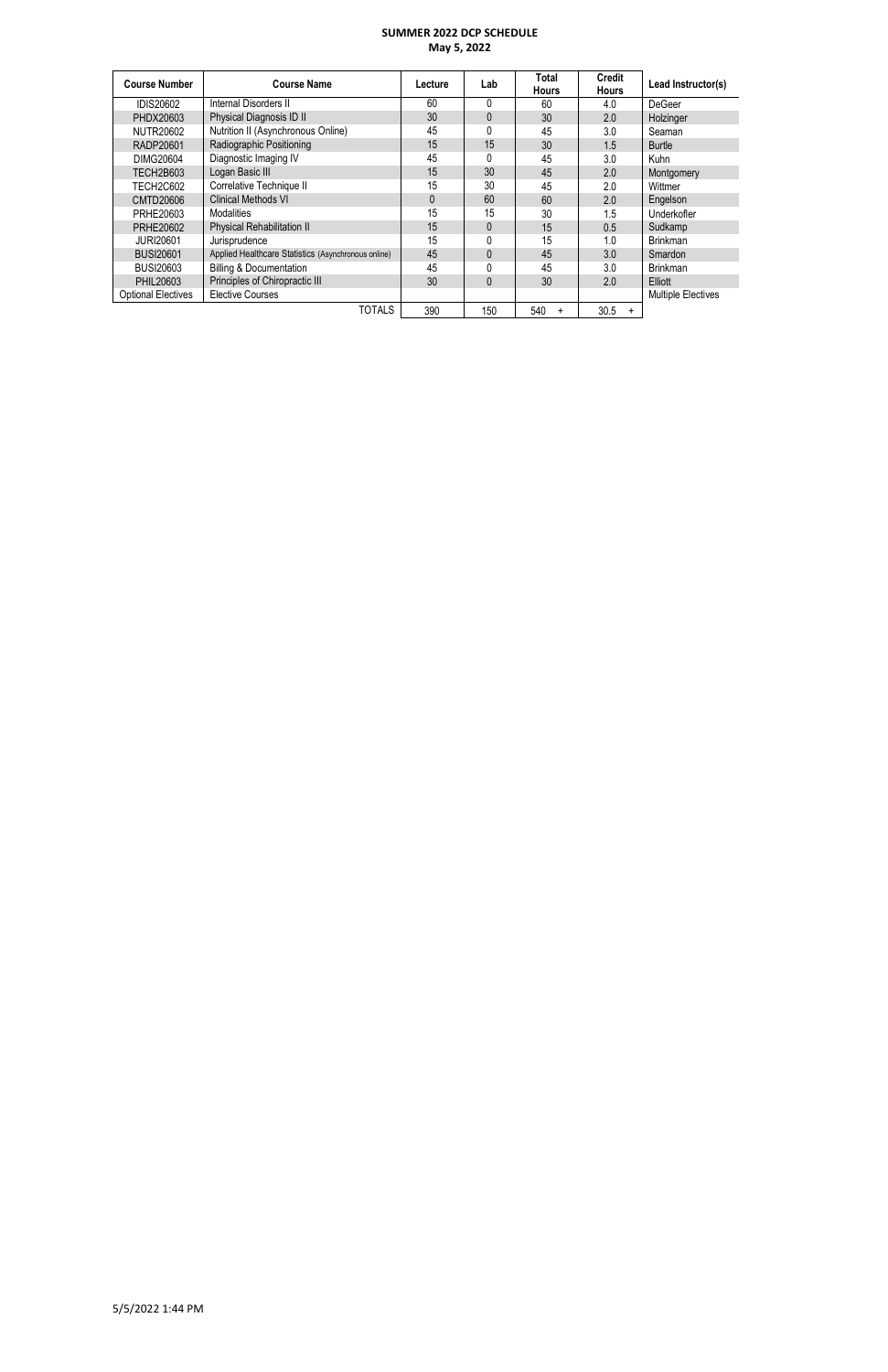| Trimester 7    |               | Monday                                                  | Tuesday                                                 | Wednesday                                                                            | Thursday                                                                                         | Friday                                                                                           |
|----------------|---------------|---------------------------------------------------------|---------------------------------------------------------|--------------------------------------------------------------------------------------|--------------------------------------------------------------------------------------------------|--------------------------------------------------------------------------------------------------|
| 1              | 7:30-8:20am   | <b>CLIN30701</b><br>Clinic 1 - Section A<br>(on campus) | PSYCH30701<br>Clinical Psychology<br>G134               | <b>CLIN30701</b><br>Clinic 1 - Section A<br>(on campus)<br>$7:30$ a.m. $-10:00$ a.m. |                                                                                                  | <b>CLIN30701</b><br>Clinic 1 - Section B<br>(on campus)<br><b>Optional Elective</b><br>Section A |
| $\overline{2}$ | 8:30-9:20am   | <b>CLIN30701</b><br>Clinic 1 - Section A<br>(on campus) | <b>PSYCH30701</b><br>Clinical Psychology<br>G134        | <b>CLIN30701</b><br>Clinic 1 - Section A<br>(on campus)<br>$7:30$ a.m. $-10:00$ a.m. |                                                                                                  | <b>CLIN30701</b><br>Clinic 1 - Section B<br>(on campus)<br><b>Optional Elective</b><br>Section A |
| 3              | 9:30-10:20am  | <b>CLIN30701</b><br>Clinic 1 - Section A<br>(on campus) | <b>PSYCH30701</b><br>Clinical Psychology<br>G134        | <b>CLIN30701</b><br>Clinic 1 - Section B<br>(on campus)<br>10:00 a.m. $-$ 12:30 p.m. | PHAR30701<br>Pharmacology/Toxicology<br>156A                                                     | <b>CLIN30701</b><br>Clinic 1 - Section B<br>(on campus)<br><b>Optional Elective</b><br>Section A |
| 4              | 10:30-11:20am | <b>CLIN30701</b><br>Clinic 1 - Section A<br>(on campus) | DIMG30705<br>Diagnostic Imaging V<br>142 A              | <b>CLIN30701</b><br>Clinic 1 - Section B<br>(on campus)<br>10:00 a.m. $-$ 12:30 p.m. | PHAR30701<br>Pharmacology/Toxicology<br>156A                                                     | <b>CLIN30701</b><br>Clinic 1 - Section B<br>(on campus)<br><b>Optional Elective</b><br>Section A |
| CH             | 11:30-12:30pm | <b>CLIN30701</b><br>Clinic 1 - Section A<br>(on campus) | Radiology Conferences<br>Section A -142A                | <b>CLIN30701</b><br>Clinic 1 - Section B<br>(on campus)<br>10:00 a.m. $-$ 12:30 p.m. | Radiology Conferences<br>Section B - G134                                                        | <b>CLIN30701</b><br>Clinic 1 - Section B<br>(on campus)                                          |
| 5              | 12:30-1:20pm  | PEDS30701<br>Pediatrics<br>156A                         | <b>CLIN30701</b><br>Clinic 1 - Section B<br>(on campus) | OBGY30701<br>Obstetrics/Gynecology<br>G 134                                          | <b>CLIN30701</b><br>Clinic 1 - Section A<br>(on campus)                                          | <b>Optional Elective</b><br>Sections A & B                                                       |
| 6              | 1:30-2:20pm   | OBGY30701<br>Obstetrics/Gynecology<br>156A              | <b>CLIN30701</b><br>Clinic 1 - Section B<br>(on campus) | GERI30701<br>Geriatrics<br>G 134                                                     | <b>CLIN30701</b><br>Clinic 1 - Section A<br>(on campus)                                          | <b>Optional Elective</b><br>Sections A & B                                                       |
| $\overline{7}$ | 2:30-3:20pm   | DIMG30705<br>Diagnostic Imaging V<br>156A               | <b>CLIN30701</b><br>Clinic 1 - Section B<br>(on campus) | Clinic 1 - Lecture<br>G134                                                           | <b>CLIN30701</b><br>Clinic 1 - Section A<br>(on campus)                                          | <b>Optional Elective</b><br>Sections A & B                                                       |
| 8              | 3:30-4:20pm   | DIMG30705<br>Diagnostic Imaging V<br>156A               | <b>CLIN30701</b><br>Clinic 1 - Section B<br>(on campus) |                                                                                      | <b>CLIN30701</b><br>Clinic 1 - Section A<br>(on campus)                                          |                                                                                                  |
| 9              | 4:30-5:20pm   |                                                         | <b>CLIN30701</b><br>Clinic 1 - Section B<br>(on campus) | <b>Optional Elective</b><br>Sections A & B                                           | <b>CLIN30701</b><br>Clinic 1 - Section A<br>(on campus)<br><b>Optional Elective</b><br>Section B |                                                                                                  |
| 10             | 5:30-6:00pm   |                                                         | <b>CLIN30701</b><br>Clinic 1 - Section B<br>(on campus) | <b>Optional Elective</b><br>Sections A & B                                           | <b>CLIN30701</b><br>Clinic 1 - Section A<br>(on campus)<br><b>Optional Elective</b><br>Section B |                                                                                                  |

| <b>Course Number</b><br><b>Course Name</b> |                                          | Lecture | <b>Clinic</b> | <b>Total Hours</b> | <b>Credit</b><br><b>Hours</b> | Lead Instructor(s)        |
|--------------------------------------------|------------------------------------------|---------|---------------|--------------------|-------------------------------|---------------------------|
| PEDS30701                                  | Pediatrics                               | 15      |               | 15                 | 1.0                           | Harvey                    |
| GERI30701                                  | <b>Geriatrics</b>                        | 15      | 0             | 15                 | 1.0                           | Conable                   |
| NUTR30703                                  | Clinical Nutrition (Asynchronous Online) | 30      |               | 30                 | 2.0                           | Seaman                    |
| DIMG30705                                  | Diagnostic Imaging V                     | 45      | 0             | 45                 | 3.0                           | Kettner                   |
| <b>PSYH30701</b>                           | Clinical Psychology                      |         |               | 45                 | 3.0                           | Banaszynski               |
| OBGY30701                                  | Obstetrics/Gynecology                    | 30      | 0             | 30                 | 2.0                           | <b>DeGeer</b>             |
| PHAR30701                                  | Pharmacology/Toxicology                  | 30      |               | 30                 | 2.0                           | DeGeer                    |
| <b>BUSI30702</b>                           | <b>Healthcare Accounting</b>             | 45      | $\Omega$      | 45                 | 3.0                           | <b>McGowan</b>            |
| CLIN30701                                  | Clinic I (on campus)                     |         | 225           | 225                | 5.0                           | Assigned Clinician        |
| <b>Optional Electives</b>                  | <b>Elective Courses</b>                  |         |               |                    |                               | <b>Multiple Electives</b> |
|                                            | <b>TOTALS</b>                            | 255     | 225           | 480<br>$+$         | 22.0<br>$\ddot{}$             |                           |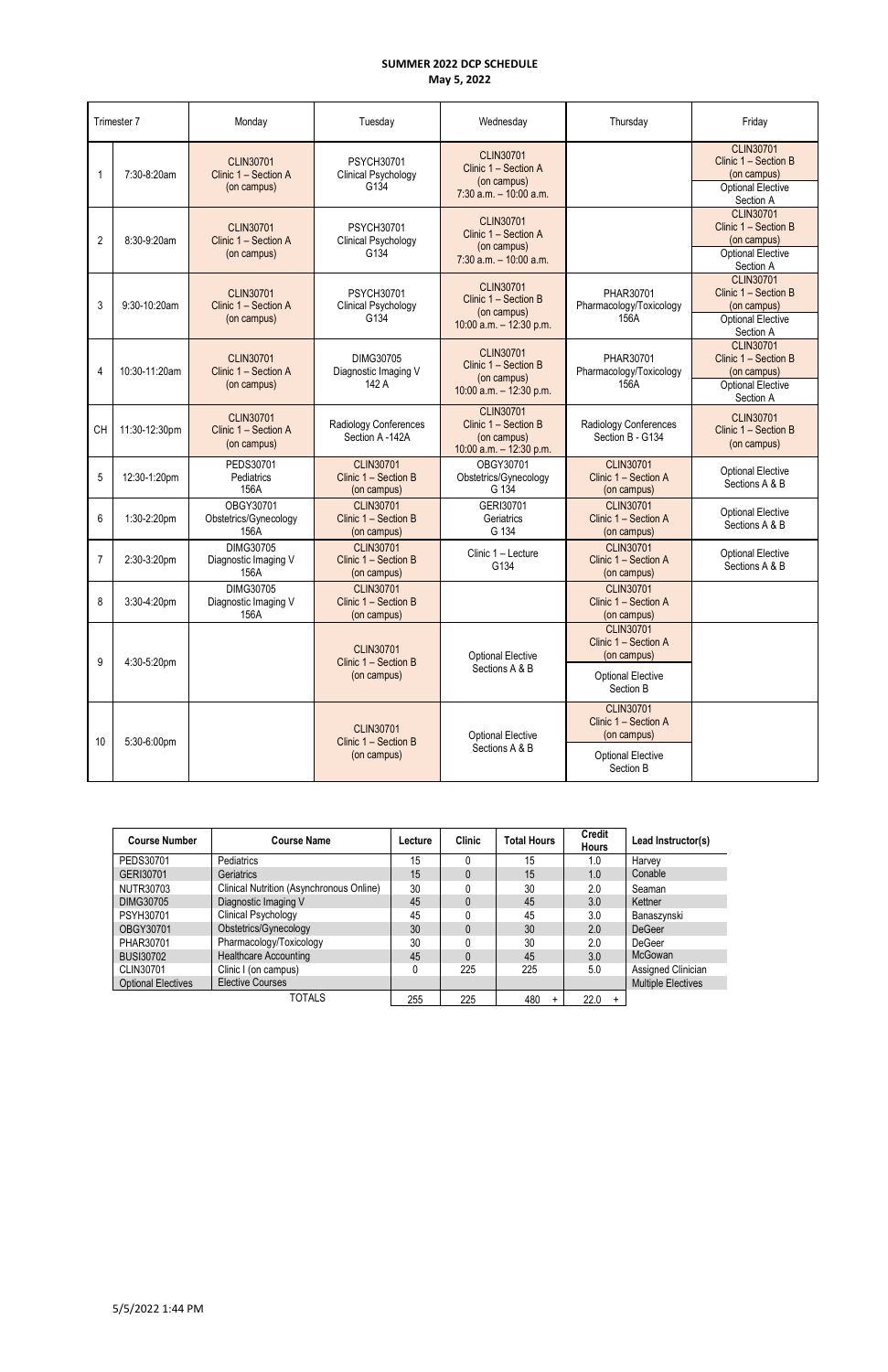| Trimester 8       |               | Monday                                                   | Tuesday                                                             | Wednesday<br>Thursday                                                  |                                                          | Friday                                                                                            |                                       |
|-------------------|---------------|----------------------------------------------------------|---------------------------------------------------------------------|------------------------------------------------------------------------|----------------------------------------------------------|---------------------------------------------------------------------------------------------------|---------------------------------------|
| -1                | 7:30-8:20am   | EMUR30801<br>Emergent/Urgent<br>142 A                    | <b>BMEC30801</b><br><b>Advanced Biomechanics</b><br>Sect. $B - G46$ | <b>BMEC30801</b><br><b>Advanced Biomechanics</b><br>G134               | <b>CLIN30802</b><br>Clinic II - Section A<br>(on campus) | DERM30801<br>Dermatology<br>G48                                                                   |                                       |
| $\overline{2}$    | 8:30-9:20am   | <b>BUSI30806</b><br>Office Management<br>G49             | <b>CLIN30802</b><br>Clinic II - Section B<br>(on campus)            | <b>BMEC30801</b><br><b>Advanced Biomechanics</b><br>G <sub>134</sub>   | <b>CLIN30802</b><br>Clinic II - Section A<br>(on campus) | DERM30801<br>Dermatology<br>G48                                                                   |                                       |
| 3                 | 9:30-10:20am  | <b>BUSI30806</b><br>Office Management<br>G49             | <b>CLIN30802</b><br>Clinic II - Section B<br>(on campus)            | <b>BMEC30801</b><br><b>Advanced Biomechanics</b><br>Sect. A - S. Mabee | <b>CLIN30802</b><br>Clinic II - Section A<br>(on campus) | PPRO 30801<br><b>Practice Procedures</b><br>G48                                                   |                                       |
| $\overline{4}$    | 10:30-11:20am | <b>BUSI30806</b><br>Office Management<br>G49             | <b>CLIN30802</b><br>Clinic II - Section B<br>(on campus)            | ENDO30801<br>Endocrinology<br>G134                                     | <b>CLIN30802</b><br>Clinic II - Section A<br>(on campus) | PPRO 30801<br><b>Practice Procedures</b><br>G48                                                   |                                       |
| <b>CH</b>         | 11:30-12:20pm | <b>COMMON HOUR</b>                                       | <b>CLIN30802</b><br>Clinic II - Section B<br>(on campus)            | <b>COMMON HOUR</b>                                                     | <b>CLIN30802</b><br>Clinic II - Section A<br>(on campus) | <b>COMMON HOUR</b>                                                                                |                                       |
| 5                 | 12:30-1:20pm  | <b>CLIN30802</b><br>Clinic II - Section A<br>(on campus) |                                                                     | <b>CLIN30802</b><br>Clinic II - Section A<br>(on campus)               |                                                          | <b>CLIN30802</b><br>Clinic II - Section B<br>(on campus)<br><b>Optional Elective</b>              |                                       |
| 6                 | 1:30-2:20pm   | <b>CLIN30802</b><br>Clinic II - Section A<br>(on campus) |                                                                     | <b>CLIN30802</b><br>Clinic II - Section A<br>(on campus)               |                                                          | Section A<br><b>CLIN30802</b><br>Clinic II - Section B<br>(on campus)<br><b>Optional Elective</b> |                                       |
| $\overline{7}$    | 2:30-3:20pm   | <b>CLIN30802</b><br>Clinic II - Section A<br>(on campus) |                                                                     | <b>CLIN30802</b><br>Clinic II - Section A<br>(on campus)               |                                                          | Section A<br><b>CLIN30802</b><br>Clinic II - Section B<br>(on campus)<br><b>Optional Elective</b> |                                       |
| 8                 | 3:30-4:20pm   | <b>CLIN30802</b><br>Clinic II - Section A<br>(on campus) |                                                                     | <b>CLIN30802</b><br>Clinic II - Section B<br>(on campus)               |                                                          | Section A<br><b>CLIN30802</b><br>Clinic II - Section B<br>(on campus)<br><b>Optional Elective</b> |                                       |
| 9                 |               | <b>CLIN30802</b><br>Clinic II - Section A                |                                                                     | <b>CLIN30802</b><br>Clinic II - Section B<br>(on campus)               | <b>Optional Elective</b>                                 | Section A<br><b>CLIN30802</b><br>Clinic II - Section B<br>(on campus)                             |                                       |
|                   | 4:30-5:20pm   | (on campus)                                              |                                                                     | <b>Optional Elective</b><br>Section A                                  | Sections A & B                                           | <b>Optional Elective</b><br>Section A                                                             |                                       |
|                   |               | <b>CLIN30802</b>                                         |                                                                     | <b>CLIN30802</b><br>Clinic II - Section B<br>(on campus)               | <b>Optional Elective</b>                                 | <b>CLIN30802</b><br>Clinic II - Section B<br>(on campus)                                          |                                       |
| 10<br>5:30-6:00pm |               | Clinic II - Section A<br>(on campus)                     |                                                                     |                                                                        | <b>Optional Elective</b><br>Section A                    | Sections A & B                                                                                    | <b>Optional Elective</b><br>Section A |

| <b>Course Number</b>      | <b>Course Name</b>                                   | Lecture | <b>Clinic</b> | <b>Total</b><br><b>Hours</b> | <b>Credit</b><br><b>Hours</b> | Lead Instructor(s)        |
|---------------------------|------------------------------------------------------|---------|---------------|------------------------------|-------------------------------|---------------------------|
| EMUR30801                 | <b>Emergent Urgent Care</b>                          | 15      | 0             | 15                           | 1.0                           | Lewis                     |
| <b>BMEC30801</b>          | <b>Advanced Biomechanics</b>                         | 30      | 15            | 45                           | 2.5                           | <b>Miller</b>             |
| <b>BUSI30804</b>          | Healthcare Economics (online)                        | 45      | 0             | 45                           | 3.0                           | Moore                     |
| <b>BUSI30806</b>          | Office Management                                    | 45      | 0             | 45                           | 3.0                           | R. Hillgartner            |
| PHWE30801                 | Community Health & Wellness<br>(Asynchronous online) | 15      | 0             | 15                           | 1.0                           | Khan                      |
| <b>DERM30801</b>          | Dermatology                                          | 30      | 0             | 30                           | 2.0                           | <b>DeGeer</b>             |
| ENDO30801                 | Endocrinology                                        | 15      | 0             | 15                           | 1.0                           | Montgomery                |
| PPRO30801                 | <b>Practice Procedures</b>                           | 30      | $\Omega$      | 30                           | 2.0                           | Goodman                   |
| CLIN30802                 | Clinic II                                            |         | 225           | 225                          | 5.0                           | Assigned Clinician        |
| <b>Optional Electives</b> | <b>Elective Courses</b>                              |         |               |                              |                               | <b>Multiple Electives</b> |
|                           | <b>TOTALS</b>                                        | 225     | 240           | 465<br>$\ddot{}$             | 20.5<br>$+$                   |                           |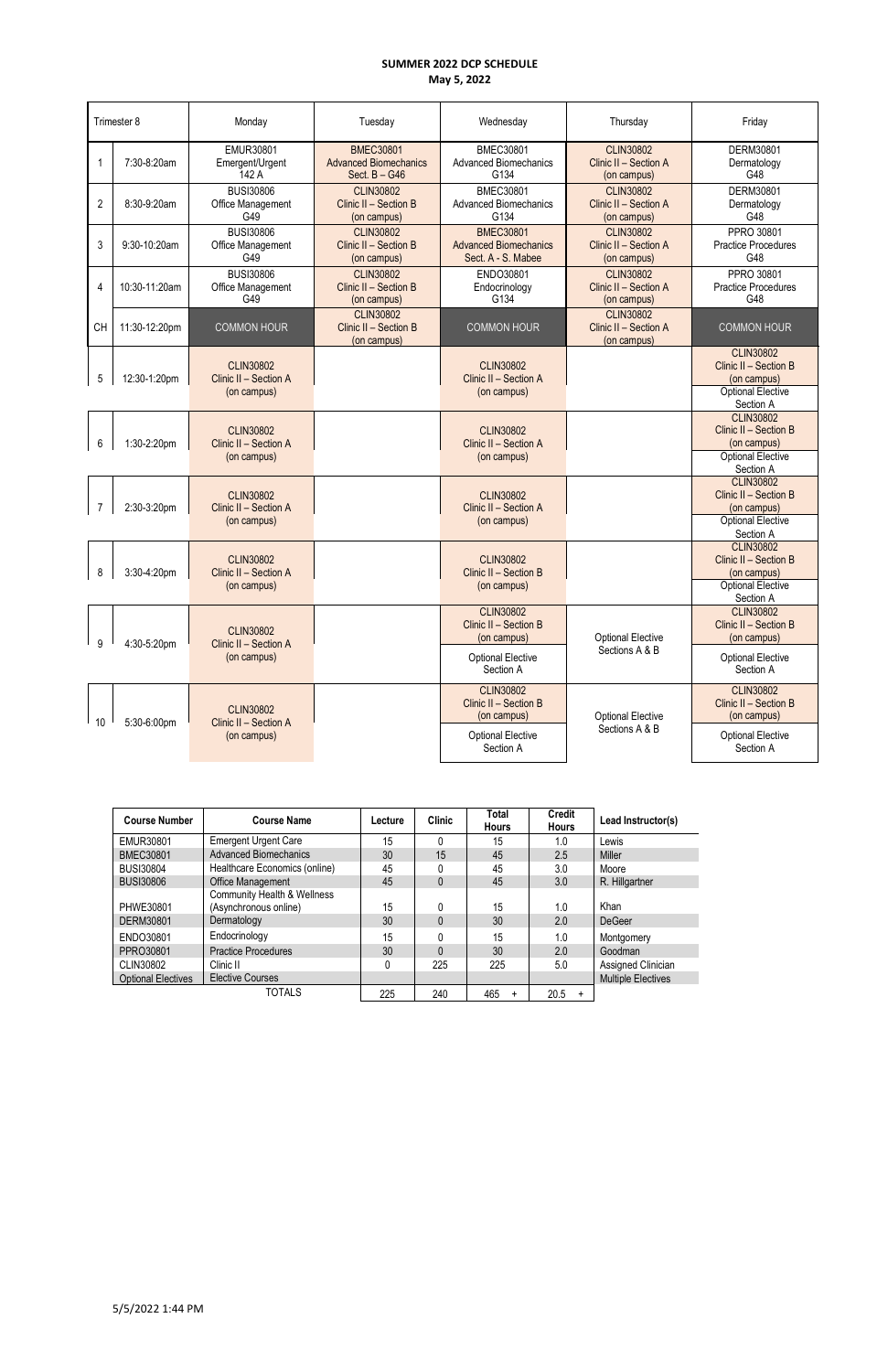| Trimester 9    |               | Monday | Tuesday | Wednesday          | Thursday | Friday |
|----------------|---------------|--------|---------|--------------------|----------|--------|
| $\overline{1}$ | 7:30-8:20am   |        |         |                    |          |        |
| $\sqrt{2}$     | 8:30-9:20am   |        |         |                    |          |        |
| $\sqrt{3}$     | 9:30-10:20am  |        |         |                    |          |        |
| $\overline{4}$ | 10:30-11:20am |        |         |                    |          |        |
| CH             | 11:30-12:20pm |        |         | <b>COMMON HOUR</b> |          |        |
| $\sqrt{5}$     | 12:30-1:20pm  |        |         |                    |          |        |
| $\,6\,$        | 1:30-2:20pm   |        |         |                    |          |        |
| $\overline{7}$ | 2:30-3:20pm   |        |         |                    |          |        |
| $\bf 8$        | 3:30-4:20pm   |        |         |                    |          |        |

| <b>Course Number</b>      | <b>Course Name</b>             | Online | Clinic | <b>Total Hours</b> | <b>Credit</b><br><b>Hours</b> | Lead Instructor(s)        |
|---------------------------|--------------------------------|--------|--------|--------------------|-------------------------------|---------------------------|
| <b>BUSI30905</b>          | Healthcare Logistics (online)  | 45     |        | 45                 | 3.0                           | Napuli                    |
| CLIN30903                 | Clinic III                     |        | 375    | 375                | 8.0                           | Assigned Clinician        |
| CLIN309R3                 | Clinic Grand Rounds I (online) | 15     |        | 15                 | 1.0                           | Kliethermes               |
| <b>Optional Electives</b> | <b>Elective Courses</b>        |        |        |                    |                               | <b>Multiple Electives</b> |
|                           | TOTALS                         | 60     | 375    | 435                | 12<br>÷                       |                           |